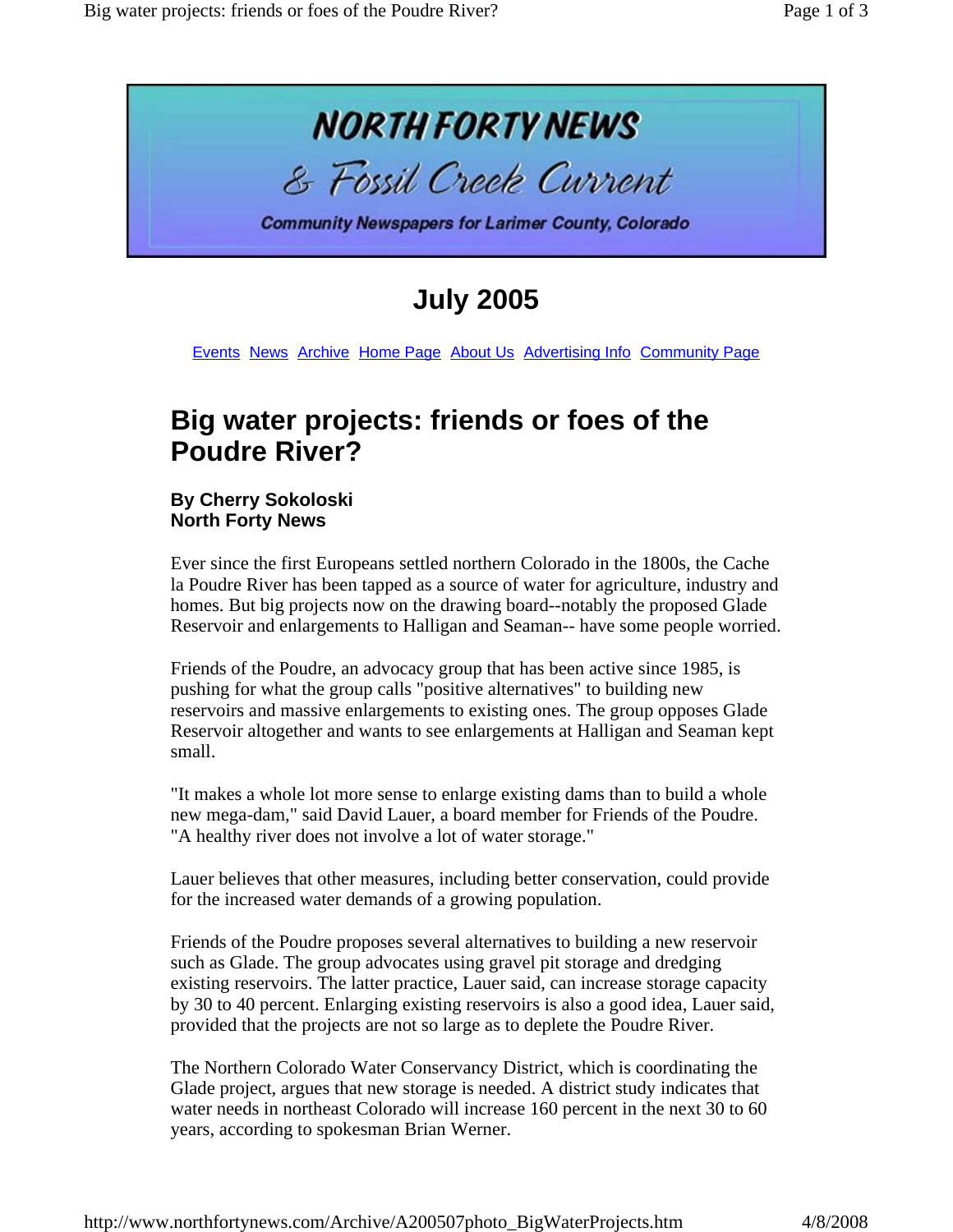Also, Werner noted, the Glade project will pull water from the Poudre only at peak times and in years of above-normal runoff. "It will take a little off the peak below the Munroe Canal," he said, "but nothing from the upper canyon."

As far as the Halligan/Seaman proposal is concerned, Cliff Hoelscher of Fort Collins Utilities said the project could provide real benefits for the Poudre River. Fort Collins, Greeley and the Tri-Districts are involved in the enlargement project.

Both reservoirs are situated on the North Fork of the Poudre, with Halligan about 16 miles upstream of Seaman. Hoelscher explained that when streamflow is low on the North Fork, water could be released from Halligan and recaptured at Seaman, thus preserving water for the cities' use but improving the health of the North Fork.

On the main stem of the Poudre, a similar scenario could play out. Since Fort Collins and Greeley own high-mountain reservoirs, water could be released from those reservoirs and recaptured at Seaman, again adding to the volume of water in the canyon at times of low flows.

Timing is the crucial issue, Hoelscher said. "We realize the river will never be like it was before we got here," he said, "but we're hoping we can put more water in at critical periods to make the flow more natural again." He said all partners plan to work together to make the ecological enhancements happen. "It can benefit people, the river and wildlife," he said.

The Nature Conservancy is also working with the Halligan/Seaman partners to ensure the river environment is improved.

Keith Elmund, environmental services manager for Fort Collins Utilities, said both the Glade and the Halligan/Seaman projects could be an advantage for the river "if the cards are played right." He would like to see conditions written into the permits that would require augmentation flows from the reservoirs when the river needs some water.

LeRoy Poff, a river ecologist with Colorado State University, also had a comment about the permitting process. The cumulative effect of projects taking water out of the river at peak flow should be scientifically evaluated, he said, to be sure the river receives a healthy scouring in the spring. He recommended the U.S. Geological Survey as an agency with the necessary expertise to examine the issue.

Following is a brief summary of project impacts on streamflow in the Poudre River. One of the projects, the Pleasant Valley Pipeline, went online in 2004.

Glade Reservoir (proposed): Because of its junior water rights, the project can take water only at peak times, mostly May and June, and in years when the snowpack is above average. The Northern Colorado Water Conservancy District estimates that Glade would be able to pull water from the river about half the time. In the years that water would be diverted, the project could take 6 to 10